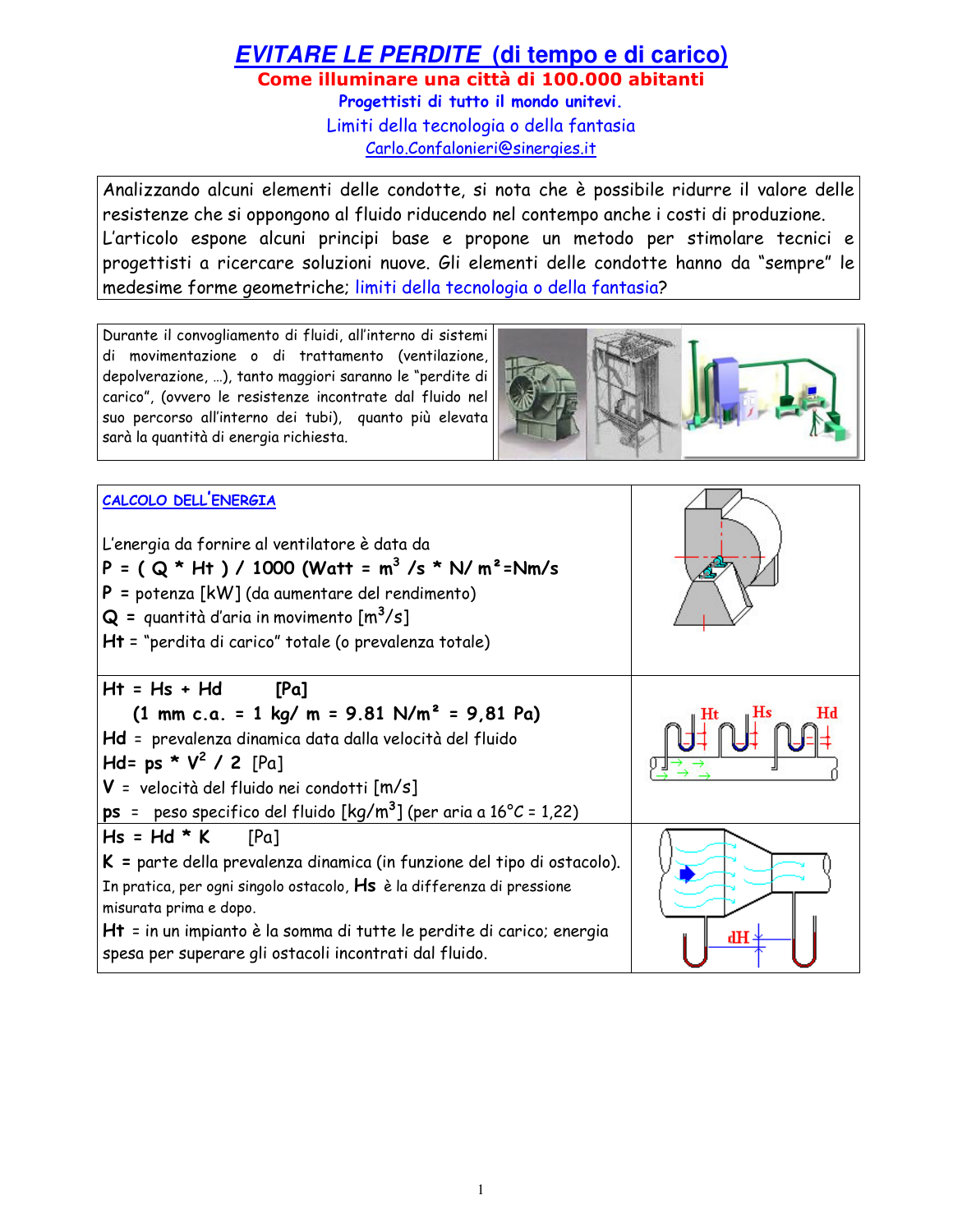Le perdite accidentali più frequenti in un condotto sono:

- tratti diritti
- curve
- cambiamenti di sezione
- convergenze o derivazioni

oltre naturalmente ad altri quali serrande, filtri, ecc...

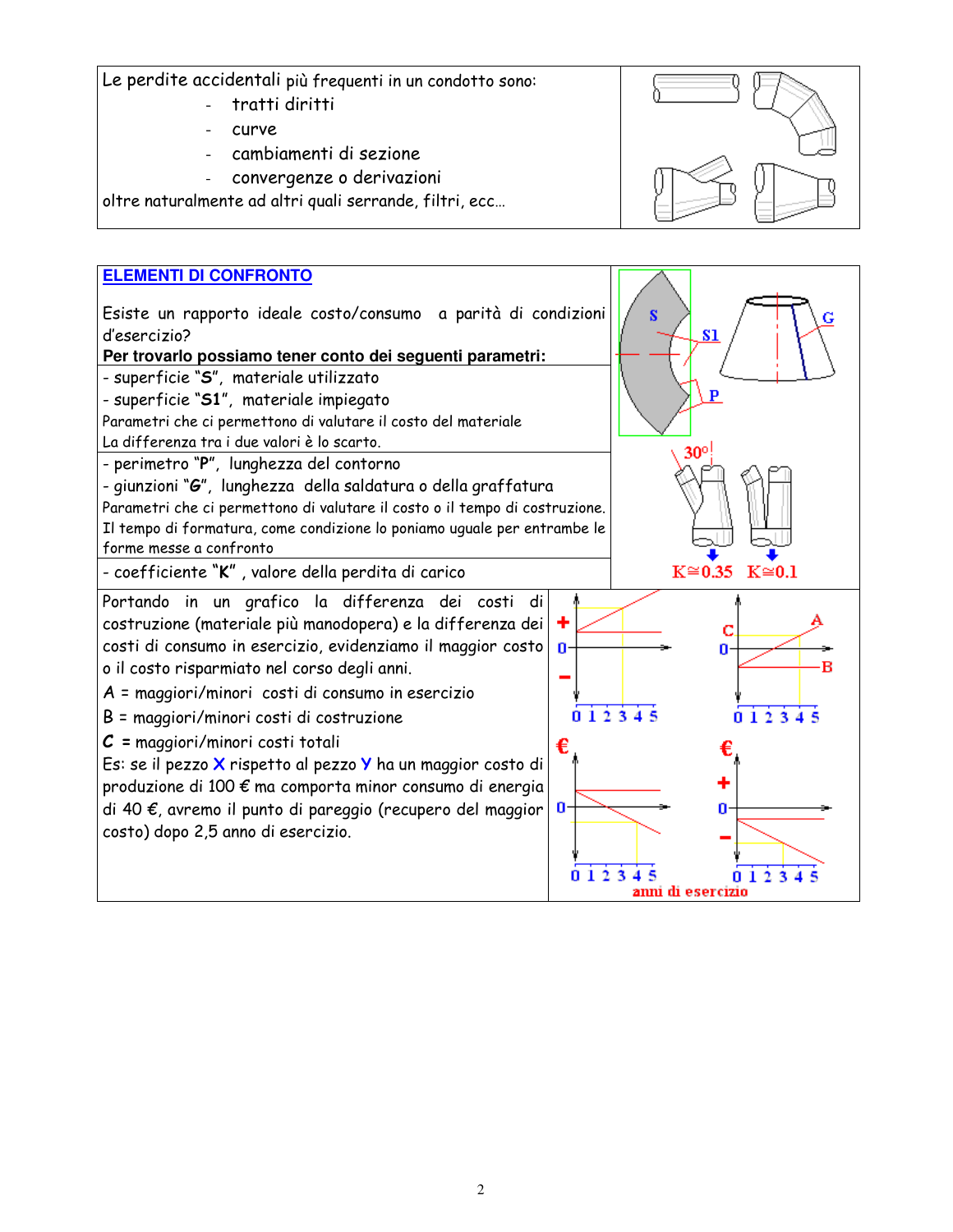| Per ridurre le perdite nei "tratti diritti" si può                | 400                    |
|-------------------------------------------------------------------|------------------------|
| agire sulla rugosità della superficie interna della               | A=lato [mm]            |
| condotta e sulla forma della sezione.                             | B=lato [mm]            |
| La sezione tonda è più rigida e più facile da                     | 500                    |
| costruire ed è anche la sezione con minor                         | area [m <sup>2</sup> ] |
| quantità di perdite di carico. Infatti, a parità di               | 0.20                   |
| sezione, la circonferenza ha un perimetro minore                  | R                      |
| e quindi una minor superficie a contatto col                      | 1800.00                |
| fluido.                                                           | Perimetro [mm]         |
| Il diametro equivalente, ovvero la tubazione                      | Diametro corrisp. [mm] |
| circolare che, a parità di portata e di attrito                   | 504.63                 |
| sulle superfici, abbia la medesima perdita di                     | area [m <sup>2</sup> ] |
| carico della tubazione rettangolare è calcolata                   | 0.20                   |
| con:                                                              | Perimetro [mm]         |
| $D=1.265$ * ((A * B) <sup>2</sup> 3 / (A + B)) <sup>2</sup> (1/5) | 1585.33                |



#### **CURVE**

I dati in tabella dimostrano che più il raggio è ampio (a parità di: velocità del fluido, diametro della tubazione, angolo della curva e numero delle giunzioni) meno sono le perdite di carico e meno è il materiale impiegato. Curve con un rapporto R/D > 2 non sono convenienti perché le perdite di carico aumentano.

Il raffronto dei parametri ci evidenzia che con curve di raggio R/D=2 non solo si hanno minori perdite di carico ma anche un minor utilizzo di materiale ed un minor tempo di costruzione.

| Curve a spicchi   | $\boldsymbol{D} = 1000$ mm | $N^{\circ}g_{\neg}$<br>宣 | 2D    |
|-------------------|----------------------------|--------------------------|-------|
| R/D               | 0,5                        |                          | 2     |
| Area $[m^2]$ S=S1 | 11,94                      | 11,32                    | 10,09 |
| Perimetro "P" [m] | 23,47                      | 23,07                    | 22,29 |
| Giunzioni "G" [m] | 4,57                       | 4,35                     | 3,92  |
|                   | 1,3                        | 0,5                      | 0,25  |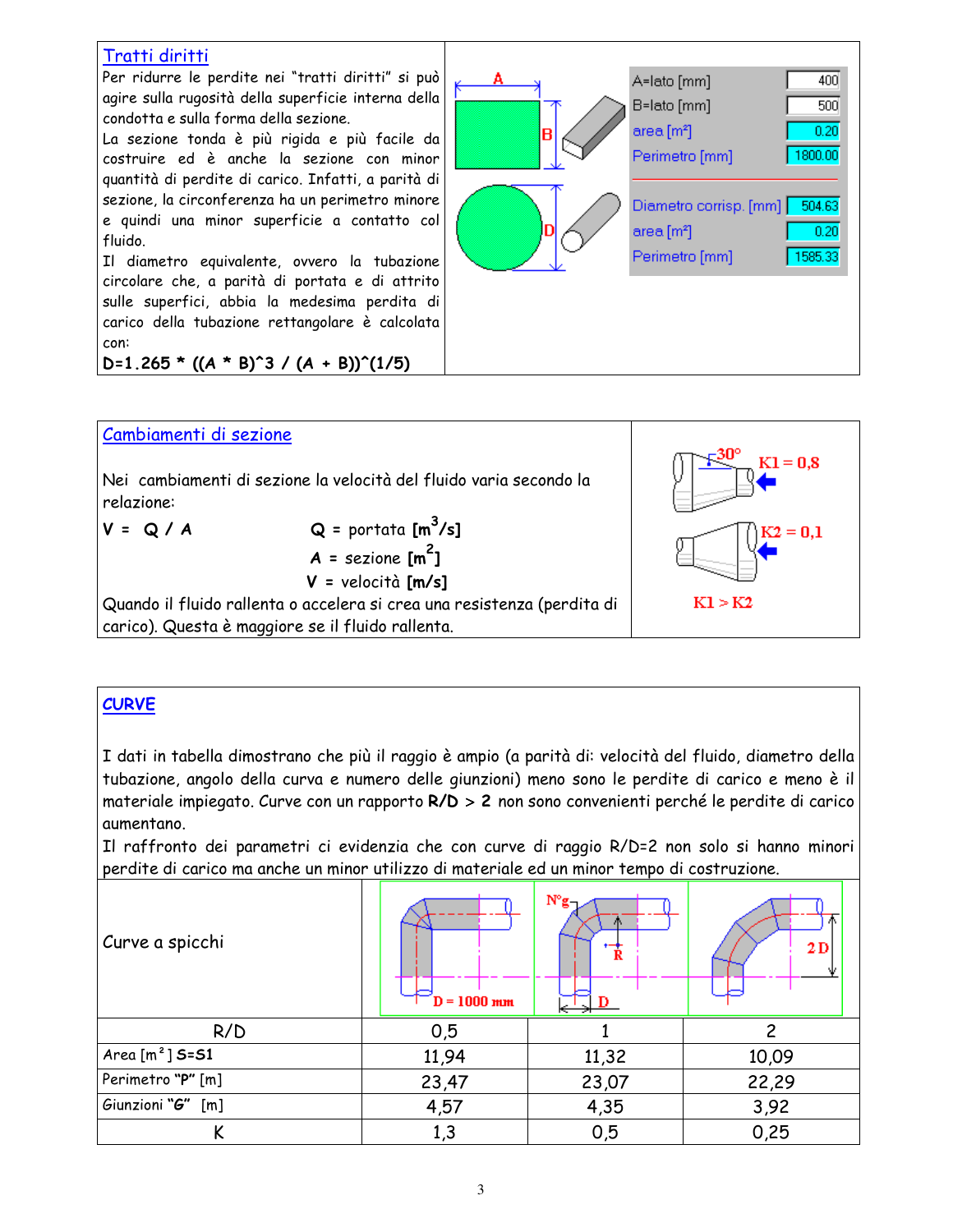### **LE CONVERGENZE**

L'analisi delle convergenze (braghe, innesti, convogliatori, diramazioni, ...) richiede la presa in esame della forma. Oltre alle confluenze di più fluidi, vi sono anche cambiamenti di sezione che modificano la velocità richiedendo una maggiore energia.

In una braga tradizionale (tipo 1) quando i 2 flussi confluiscono ognuno trova un primo ostacolo dovuto allo sbocco in una sezione più ampia (variazione della sezione e quindi della velocità) ed un secondo ostacolo dovuto al loro "scontro". Nei manuali troviamo che il K (coeff. di perdita) è in funzione del rapporto tra i diametri di ingresso e di uscita e dell'angolo tra i 2 ingressi.

Mettiamo a confronto un convogliatore tradizionale ed un convogliatore che proponiamo e che chiameremo "SY"

|                           | $d = 300$<br>600<br>$d = 425$ | $40^{\circ}$ |       | 740°  |
|---------------------------|-------------------------------|--------------|-------|-------|
| Tipo                      |                               | 2(SY)        | 3     | 4(SY) |
| Area "S"                  | 0.91                          | 1.17         | 0.87  | 1.18  |
| $\left[\text{m}^2\right]$ |                               |              |       |       |
| Area"S1"                  | 1,31                          | 1,57         | 1,71  | 1,6   |
| $[m^2]$                   |                               |              |       |       |
| Perimetro                 | 6.84                          | 6.71         | 10.33 | 6.68  |
| "P" [m]                   |                               |              |       |       |
| Giunzioni                 | 3.28                          | 1.62         | 4.54  | 1.62  |
| " $G$ " [m]               |                               |              |       |       |
| K                         | 0,35                          | 0,16         | 0,3   | 0,16  |

Il convogliatore "tradizionale" viene costruito generalmente con le forme tipo 1 e 3.

Queste forme sono nate in passato quando i mezzi di produzione erano molto diversi dagli attuali e lo sviluppo veniva calcolato e tracciato a mano sulla lamiera. Le forme a tronco di cono erano di più facile tracciatura.

Ora ci sono i computer in grado di calcolare lo sviluppo di forme più complesse ma di semplice costruzione. Le macchine a CNC permettono di ottenere manufatti complessi allo stesso costo di manufatti più semplici. Pensate ad una macchina da taglio al plasma; impiega, a parità di percorso, lo stesso tempo sia per una forma semplice e sia per una forma complessa. La medesima considerazione vale per il software di calcolo dello sviluppo.

I convogliatori "SY" (tipo 2 e 4) presentano il vantaggio di non creare uno "scontro" tra i 2 flussi (questi quando vengono in contatto sono ben convogliati) e di non avere cambiamenti di sezione e quindi di velocità. Ogni sezione, lungo la sua altezza, ha la medesima superficie. Possiamo dire che la sua perdita di carico è quasi nulla.

Costruttivamente presentano una semplicità di piegatura e di assemblaggio (oggi le piegatrici a CNC sono molto competitive anche nei confronti delle calandre), un minor impiego di materiale e con tratti di giunzione più brevi (minor saldatura in tabella).

Minore materiale e minori tratti di giunzione portano a minori costi di produzione. Minori perdite di carico hanno come consequenza un minor impiego di energia.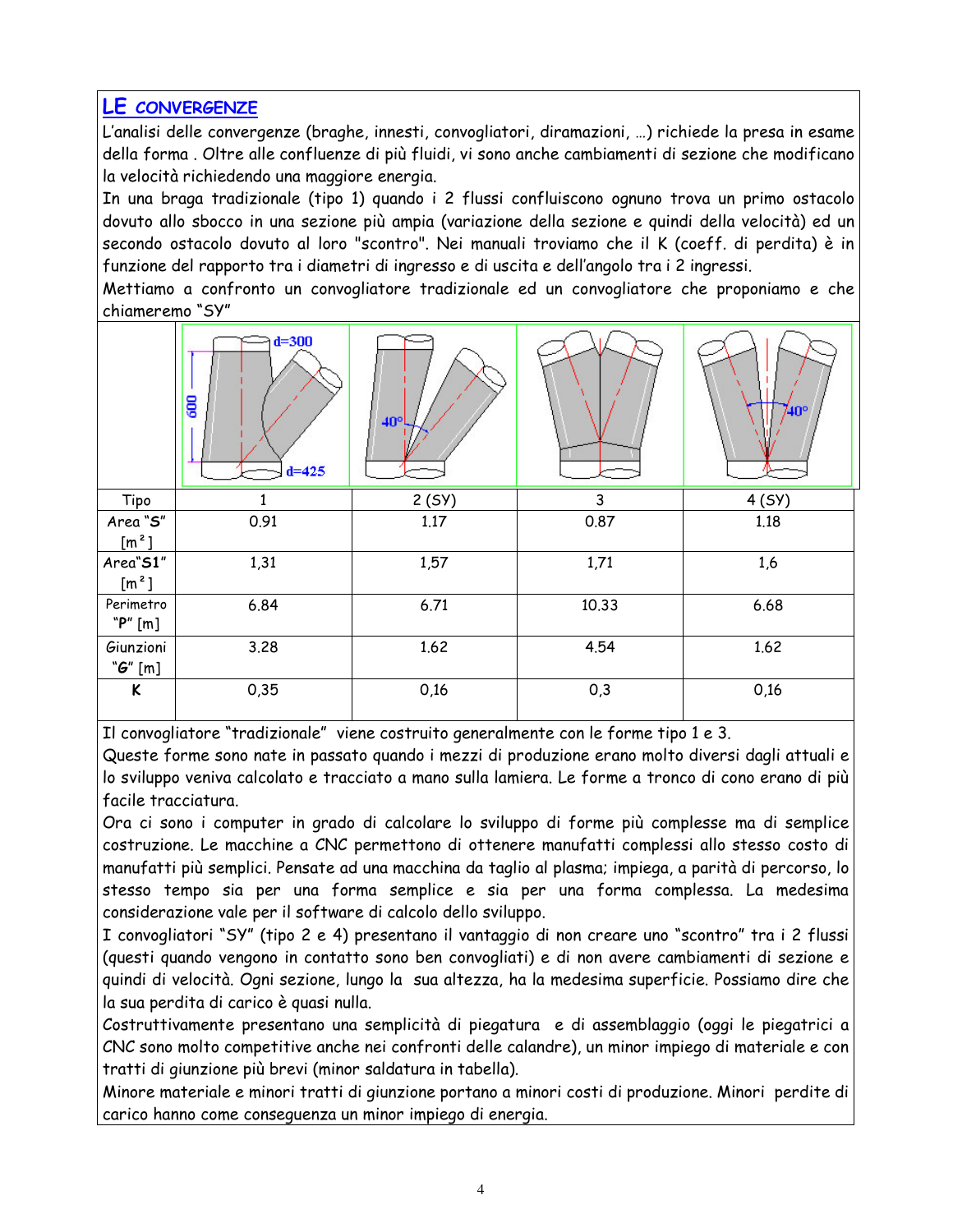

# Considerazioni conclusive

C'è stato un periodo nel quale il risparmio energetico era più "sentito", quasi "di moda". Poi, finita la prima grande crisi energetica, si è ritornati a considerare esclusivamente il costo. Un autorevole quotidiano, in prima pagina, evidenziava che il verbo "sprecare" è in "via di estinzione" (Corriere della Sera del 13 aprile 2002).

Miglioramento delle prestazioni e costi non devono essere l'uno a scapito dell'altro.

Con l'aiuto del computer, con l'uso di macchine sempre più automatizzate ma soprattutto mettendo in discussione le forme "tradizionali" (espressione dei mezzi tecnologici del loro tempo) possiamo ottenere nuove forme di convogliatori che permettano minori consumi e minori costi di produzione. Il convogliatore "SY" ne è una prova.



Una maggior perdita di carico di 100 Pa (9,81 mm c.a.) richiede una maggiore energia di 100 [Watt] per ogni m<sup>3</sup>/s di fluido convogliato.

In un impianto di 5 m<sup>3</sup>/s.(18.000 m<sup>3</sup>/h), che funzioni per 3000 ore/anno si ha un maggior consumo di 100x5x3000/1000≅1500 kW/h anno. Ipotizziamo che in Italia vi siano mediamente 100.000 impianti in esercizio, si avrà un risparmio annuo di 150.000.000kW/h (5000kW anno x abitazione) equivalente all'incirca al consumo di 30.000 abitazioni civili (una città di 100.000 abitanti circa). Progettisti di tutto il mondo unitevi.